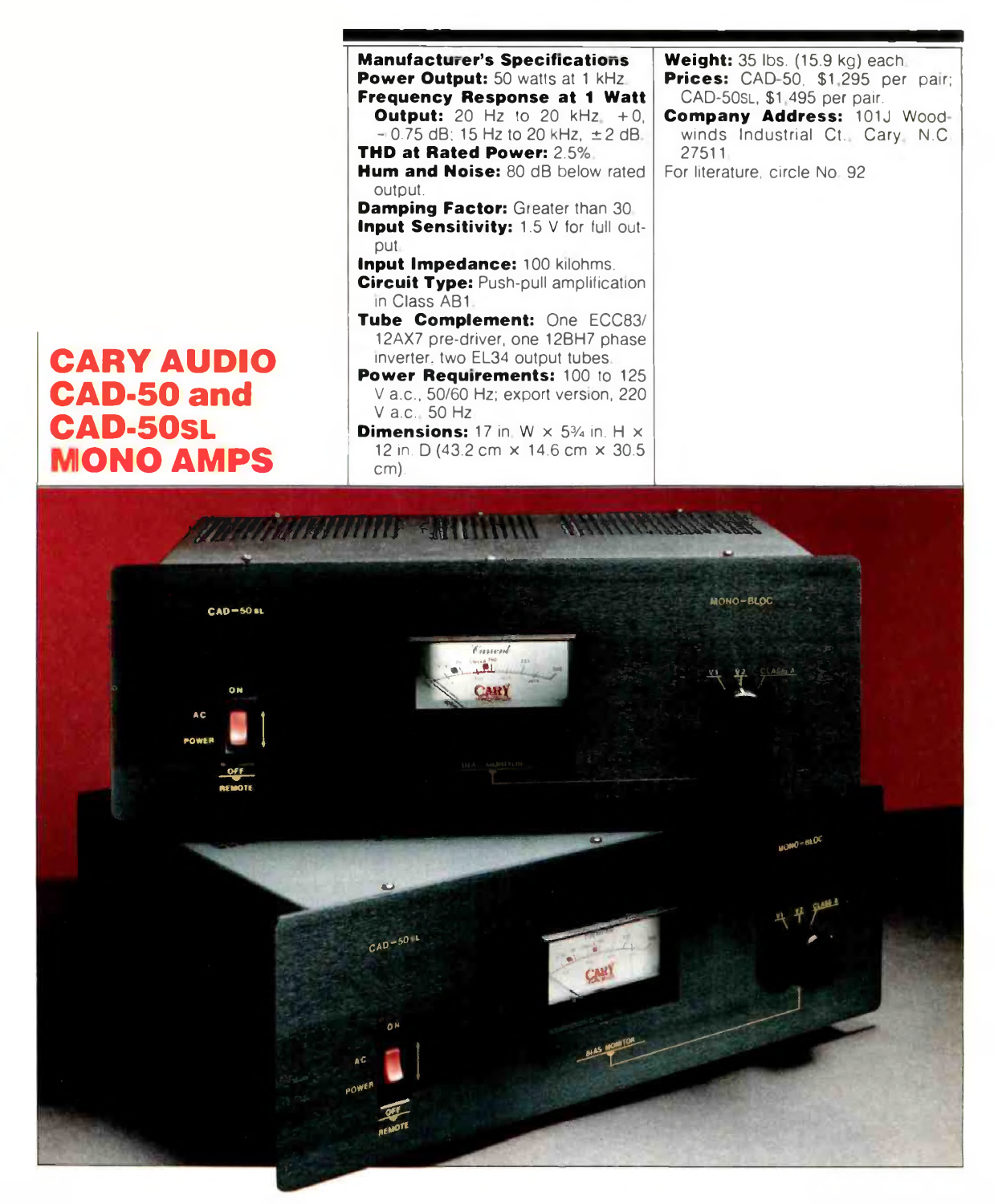I first learned about Cary Audio Design from an advertisement in an "underground" hi-fi magazine in late 1989 that showed a top view of one of their tube power ampliners with its cover removed. I was intrigued to see that it used a toroidal output transformer. At the Winter 1990 Consumer Electronics Show, I visited Cary Audio's booth and heard some very nice sound coming out of Dahlquist speakers. I discovered that Cary makes a 100-watt tube power amp with stacked toroidal output transformers, in addition to their 50-watt units. They also make a tube preamp, a CD processor/high-level tube preamp, and a hybrid four-channel pow er amp using tube front-ends with solid-state output stages.

I then arranged to get some of Cary's amplifiers for review. What they finally sent was two pairs of amps, one the general-purpose CAD-50sl that uses an El-lamination output transformer, and the other the special-purpose CAD-50 with a toroidal output transformer, whose performance is optimized for bass frequencies. This quartet of amps makes up the Cary Reference System, intended for use as a biamplified system. It just so happens that I have on hand a Martin-Logan Monolith III speaker system that I have been experimenting with and listening to. This system is committed to biamplified use, wth a low-level active crossover, and therefore is tailor-made for trying out the Cary Reference System

I liked the appearance of these units at first sight. They have meters on their front panels, as all God's tube amplifiers should. Other front-panel attributes include a rockertype on/off switch and a rotary knob for selecting which output tube's plate current will be read on the meter This control has a third position labelled "Class A" for monitoring the sum of the two plate currents. The use of this term is misleading, in my considered opinion, as it implies the amplifier's mode of operation is Class A when the knob is put in that position.

On the rear panel we find a pair of Edison Price Music Post speaker connectors, outrageously appropriate for large wire and spade lugs; they easily accommodate the thick spade lugs on the Cardas speaker wires that I use.





Also on the rear panel are Tiffany phono connectors for signal "Input' and for ''Remote" turn-on and turn-off of the amp, a pair of knobs for adjusting output-tube bias (plate current), two line fuses, a gold-plated ground post, a twoposition rotary switch for changing the output tubes' mode of operation from pentode to triode, and the power cord

Chassis construction is straightforward, consisting of a piece of aluminum bent up to form the rear panel, bottom, and front subpanel. Another piece of aluminum is bent to form the top and side cover. This latter piece is perforated on the top and sides with many small, round holes for ventilation. Inside, the output and power transformers are mounted directly to the bottom of the chassis. A T-shaped p.c. board mounted on stand-offs above the bottom of the chassis carries the amplifier signal circuitry, including the tubes and main power-supply filter capacitors. A  $3/16$ -inchthick front panel is mounted to the front subpanel to dress up the finished appearance of the unit.

Parts and build quality are excellent in these units. My only complaint is that there are too many screws holding on the top cover!

#### **Circuit Description**

The circuit is quite conventional in topology. A number of tube power amplifiers built over the years have used similar circuitry. The first stage (Fig. 1A) is a common-cathode amplifier with paralleled tube elements, direct-coupled to the second stage. This second stage, configured as a splitload phase inverter, again with paralleled tube elements, is capacitor-coupled to the output-tube control grids. Highquality Sidereal brand  $0.22 - \mu$ F, 600-V film capacitors are used here and are bypassed with Sidereal  $0.01$ - $\mu$ F, 600-V units. The output stage (Fig 1B) has a switch for operating the tubes as pentodes or triodes. In pentode mode, the screen grids are connected to the  $B+$  supply; in triode mode, the screens are connected to the tube plates. This feature gives the present-day user the ability to experience the old "Pentode/Triode controversy" by listening to these two types of output-tube operation. When the amps are triode-connected, power output is lower (usually somewhat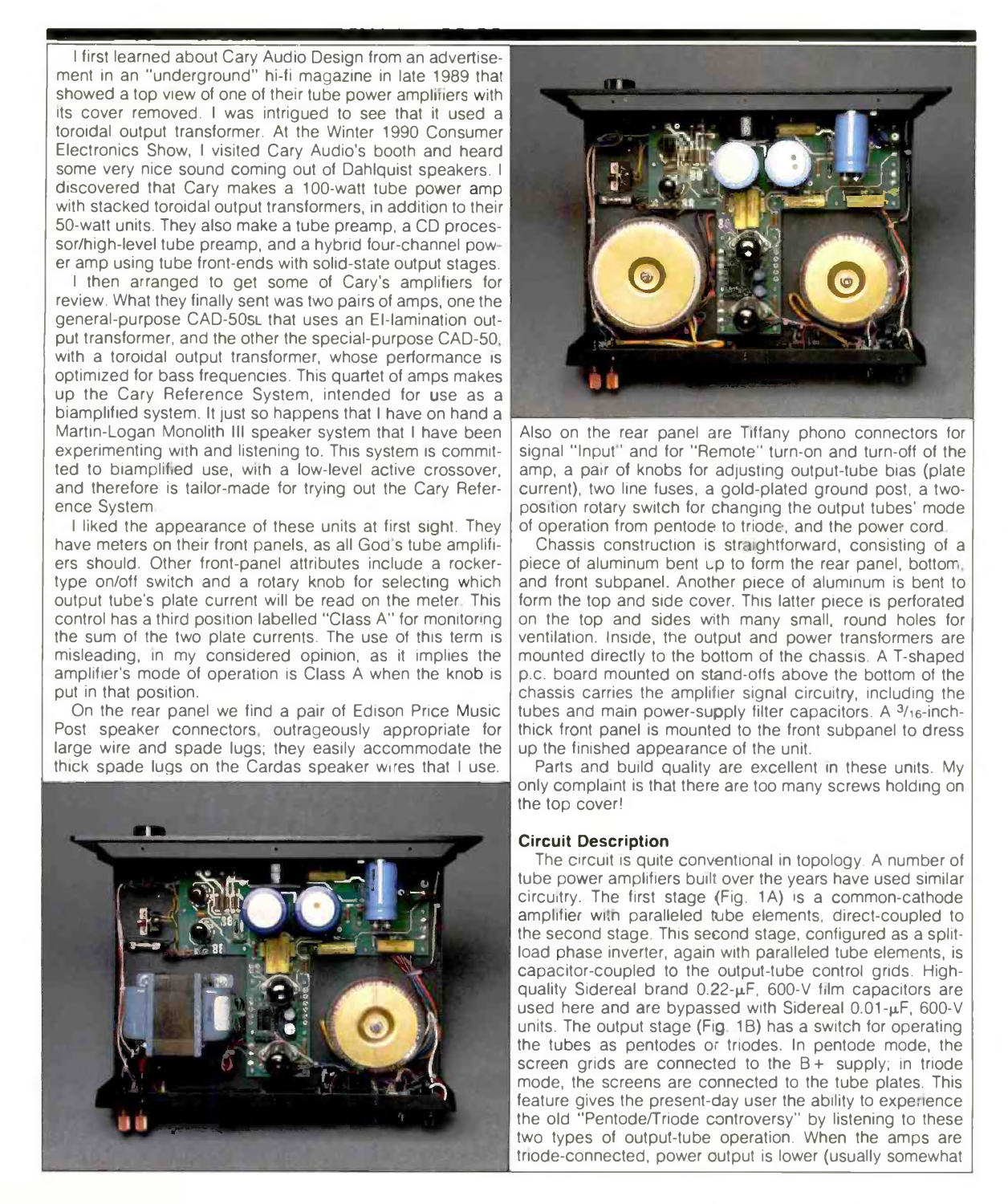Just by flipping a switch on the Cary amps, you can relive the controversy over triodes versus pentodes in amplifier output stages.



**Fig. 1—Initial stages (A) and output stage (B) of CAD-50 and CAD-50SL amps. Note RC circuit used to add mild bass boost to CAD-50, and**

**feedback level switch S2 (A), as well as triode/ pentode switch and metering system in output stage (B).**



less than half that attainable in pentode operation), output impedance is lower, and distortion is less dependent on load conditions. When the tubes operate as pentodes (actually as beam-power tubes, which most of the modern output tubes really are), power output is higher, output impedance is higher, and distortion is more dependent on loading and usually has more higher order odd harmonics. The basic reason for higher power when output tubes are pentodeconnected is that saturation voltage, the minimum voltage across the tube when fully turned on, is quite a bit lower in the pentode connection and therefore the voltage swing is larger for the same plate-supply voltage, producing more power output.

A clever arrangement is used in the cathode circuit of the output tubes to measure the plate currents on the frontpanel meter. Resistors R13, R14, and R24 are all of the same value. The meter, a milliammeter with a calibrated series resistance which turns it into a voltmeter in actuality, is switched across each of these resistors in turn. When across R13 or R14, the meter will indicate the individual plate currents of each output tube. When switched across R24, the meter will read the sum of the two plate currents because both of these currents flow through R24. It is this latter condition that is termed "Class A" on the front-panel meter switch.

An overall negative feedback loop is connected from the output transformer secondary back to the first-stage cathode. Mounted on the p.c. board is an internal two-position toggle switch (S2 in Fig. 1A) that allows for a change of several dB in the amount of feedback. The units were measured and listened to in the "greater feedback" position. Secondary winding configuration of the output transformer consists of two windings in parallel. Cary's specifications don't indicate what load impedance the transformer secondary loading is optimized for. Dennis Had, designer of the Cary Audio gear, indicated in a conversation that "best match" was set for about 8-ohm loading. We'll find out something about this subject in the measurements section of this profile.

As for the power supply, the high-voltage secondary winding on the power transformer is full-wave rectified with solid-state rectifiers, and loaded with a capacitor input filter consisting of two  $320$ - $\mu$ F, 450-V electrolytic capacitors. This main filter capacitance is bypassed by one of the Sidereal  $0.22$ - $\mu$ F, 600-V film capacitors. Interestingly, the rectifier diodes are also bypassed by a pair of these capacitors. This presumably absorbs some of the transient energy when the diodes start and stop conduction, and it may well improve the sonic quality of the amplifier. The tube heaters all operate off a.c. in this design.

#### **Measurements**

Voltage gain and sensitivity was measured first for both the CAD-50 and CAD-50SL amplifiers and was found to be 16.6x, or 24.4 dB, for both designs when set for the pentode mode of output-stage operation. The IHF sensitivity, the input voltage for 1 watt into 8 ohms at 1 kHz, was 169 mV for both amps. When set in the triode mode, voltage gain was some 3 dB less, with a commensurate decrease in input sensitivity.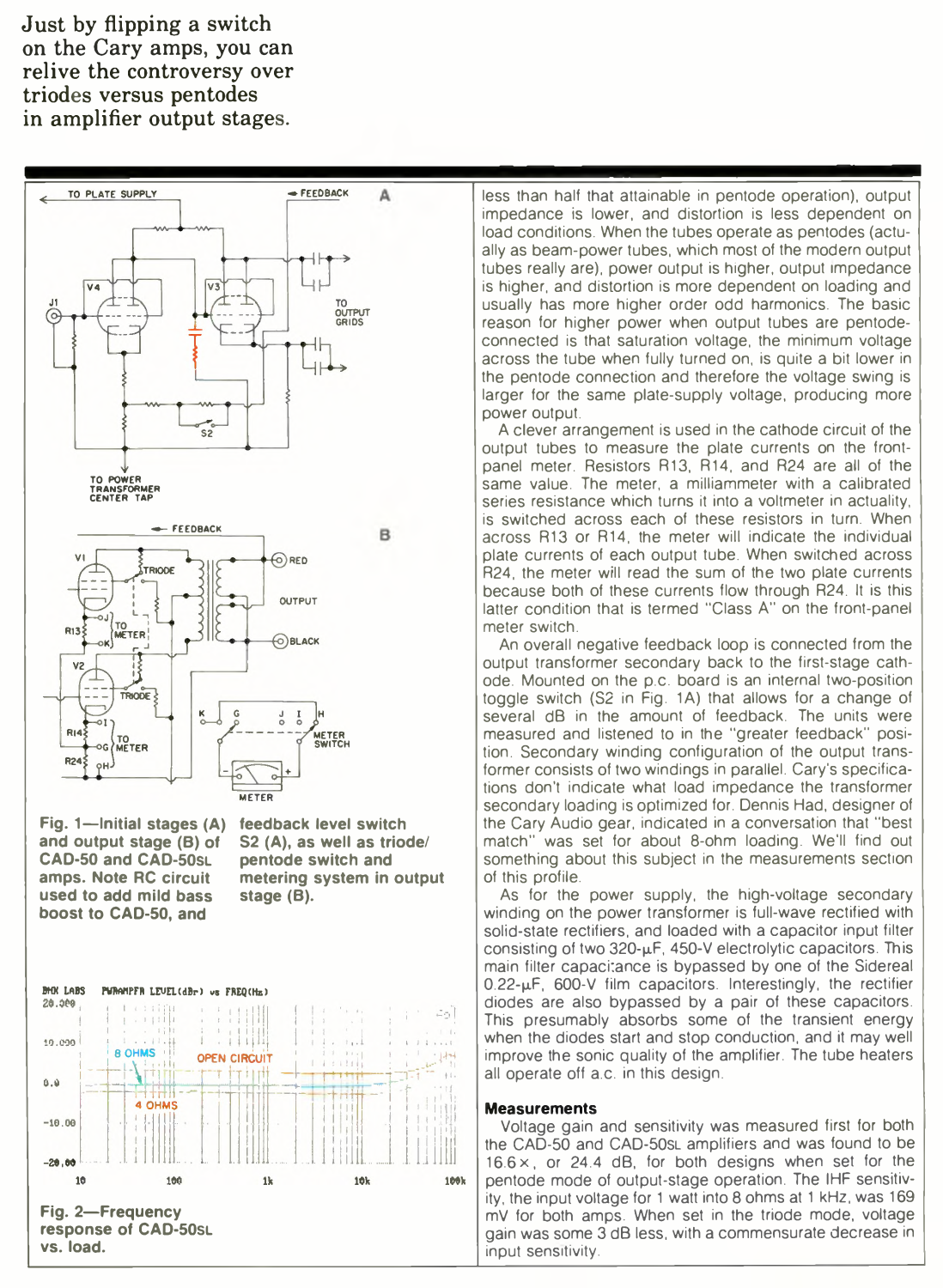In its triode mode, the CAD-50sl's square-wave response into 4 ohms at 10 kHz is as nice-looking as any solid-state amp's.





**Fig. 4—Square-wave response of CAD-50sL in pentode mode at 10 kHz into 4-ohm and 8-ohm loads (overlaid traces, top), 10 kHz into 8 ohms** paralleled by 2  $\mu$ F **(middle), and 40 Hz into 8 ohms (bottom). Scales: Vertical, 5 V/div.;** horizontal, 20  $\mu$ S/div. for **20-kHz traces, 5 mS/div. for 40-Hz trace.**



**for triode operation.**

Frequency responses at the 1-watt level into 8 ohms are shown in Fig. 2 for the CAD-50SL and in Fig. 3 for the CAD-50. Each figure includes curves for open-circuit, 8-ohm, and 4-ohm loading. Doing this gives us a measure of the output impedance's magnitude and its uniformity with frequency, and a good look at the out-of-band behavior of the output transformers. As can be seen, the general-purpose CAD-50sl has the simpler behavior and wider bandwidth. This amp's output impedance is essentially uniform up to beyond 10 kHz and is on the order of 3 to 4 ohms. Of interest, its high-frequency response is more peaked when it is loaded, contrary to the usual behavior of tube output circuits with output transformers. When the CAD-50SL was set to the triode mode, the peaking between 20 and 100 kHz was gone at all loadings from open-circuit down to 4 ohms; output impedance fell to about 2 or 3 ohms.

Looking at the curves for the bass-oriented CAD-50 (Fig. 3), we see just the opposite, the more normal variation of high-frequency peaking or damping with loading. Another attribute of the CAD-50's frequency response is a mild bass boost below a few hundred Hz, about 1 dB at 20 Hz. This was deliberately designed into the amp and is caused by the RC network loading the first tube's plate circuit (Fig. 1 A). Needless to say, this network is absent in the CAD-50sl. Note that this boost is virtually absent in the open-circuit load curve, as the greater feedback loop gain under this condition takes out this open-loop frequency response aberration. Output impedance variation is somewhat more complicated in this design, especially in the region above a few kHz. Generally, the output impedance is a little higher in the CAD-50, more on the order of 5 to 6 ohms. Given the measured characteristics discussed, the use of the CAD-50 as a bass amp seems appropriate.

An in-depth look at how the CAD-50sl's behavior changes between triode and pentode operating modes can be seen in its reproduction of square waves (Figs. 4 and 5). In the pentode mode, shown in Fig. 4, the 10-kHz traces (top and middle) show quite a bit of ringing, which relates to the frequency response curves of Fig. 2. The top trace shows response for 8-ohm loading, overlaid on a smaller trace for 4-ohm loading. The amount of high-frequency ringing exhibited by the CAD-50SL in pentode mode is by no means intrinsic to pentode operation of an output stage, but is a consequence of the way this amp's high-frequency compensation was designed. The middle trace shows the effect of adding a  $2-\mu$ F capacitance across an 8-ohm load. The capacitor actually reduces the amount of ringing and slows down the rise-time. The 40-Hz square wave (bottom trace) indicates relatively good, extended low-frequency response below 10 Hz, the limit of Fig. 2. Figure 5 shows square-wave behavior in the triode mode. High-frequency damping is much better, most likely due to the considerably lower overall circuit-loop gain and lower output impedance of the tubes in the triode mode. The waveshape for 4-ohm loading (smaller of the overlaid top traces) is as nice-looking as that for any solid-state amp. However, putting  $2 \mu F$ across the 8-ohm load causes more ringing overshoot and slowing of the rise-time than in the pentode mode. The lowfrequency droop in the 40-Hz (bottom) trace is also just perceptibly worse than that in the pentode mode.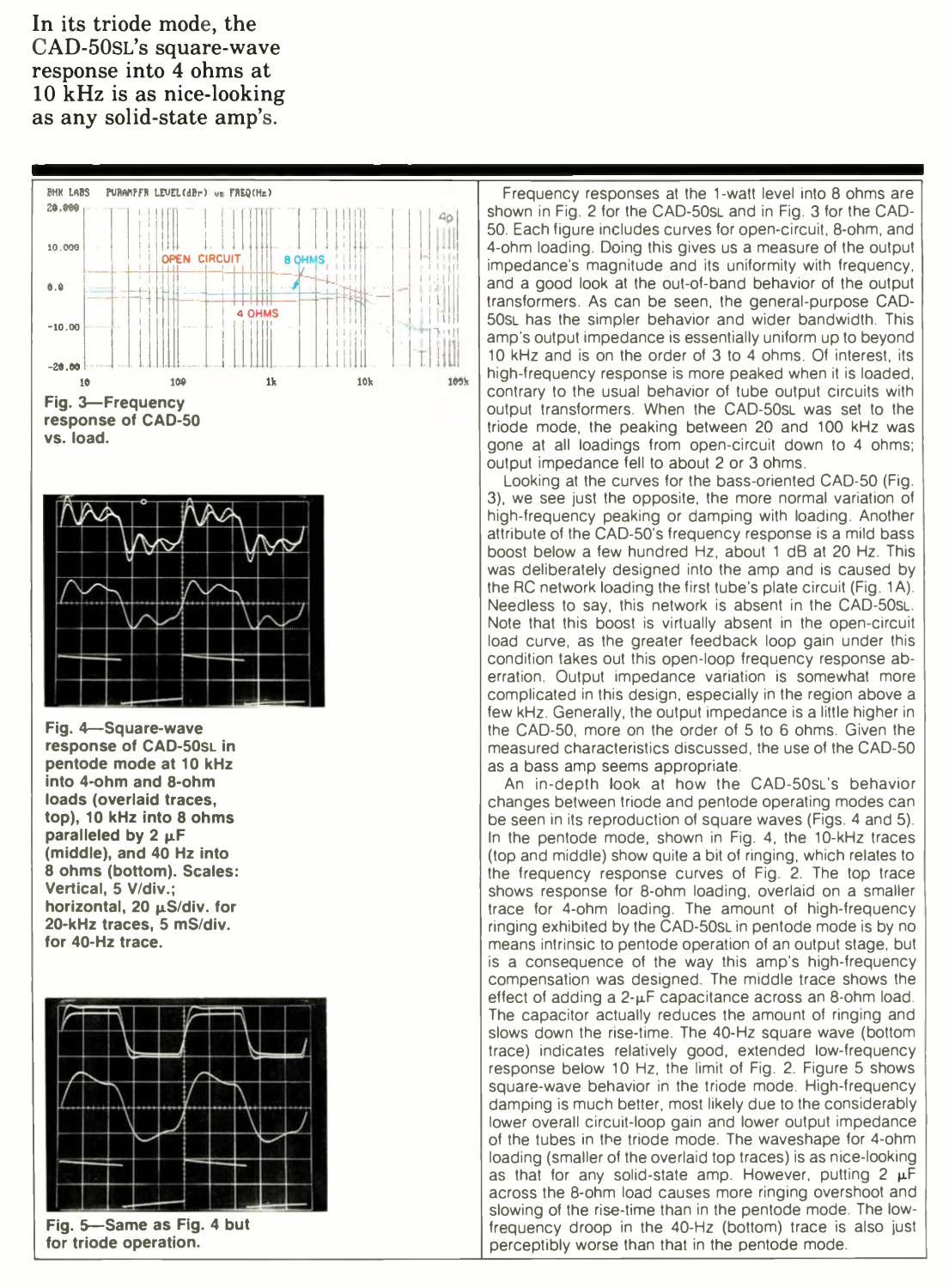With the Cary amplifiers and Spica speakers, it was easy to forget amps and stuff and get involved with the music.



frequency, power, and load in Figs. 6A and 6B for the CAD-50sl and in Figs. 7A and 7B for the CAD-50. It's evident from the figures that the CAD-50sL is a somewhat better performer. On these graphs, the solid curves show distortion levels and the dashed curves show power output versus frequency. These tests were done in a regulating mode whereby the generator drive to the amplifier under test is regulated to produce a constant specified power output over the frequency range. In the case of the CAD-50, I let the loop go out of regulation above 4 kHz so the distortion wouldn't get

dropped below 50 watts above this frequency, as shown by the dashed output curves at the 50-watt level in Figs. 7A and 7B. (For the CAD-50SL, Figs. 6A and 6B, regulation was terminated above about 12 kHz.) Another weirdness in the CAD-50's behavior is the dip in distortion at 120 Hz at lower power levels. This was caused by 120-Hz power-supply ripple in the amplifier output cancelling the distortion residue at this frequency. In Fig. 8, 1-kHz THD + N and SMPTE-IM distortion are plotted against power output and load for the CAD-50sl amp in the pentode mode. The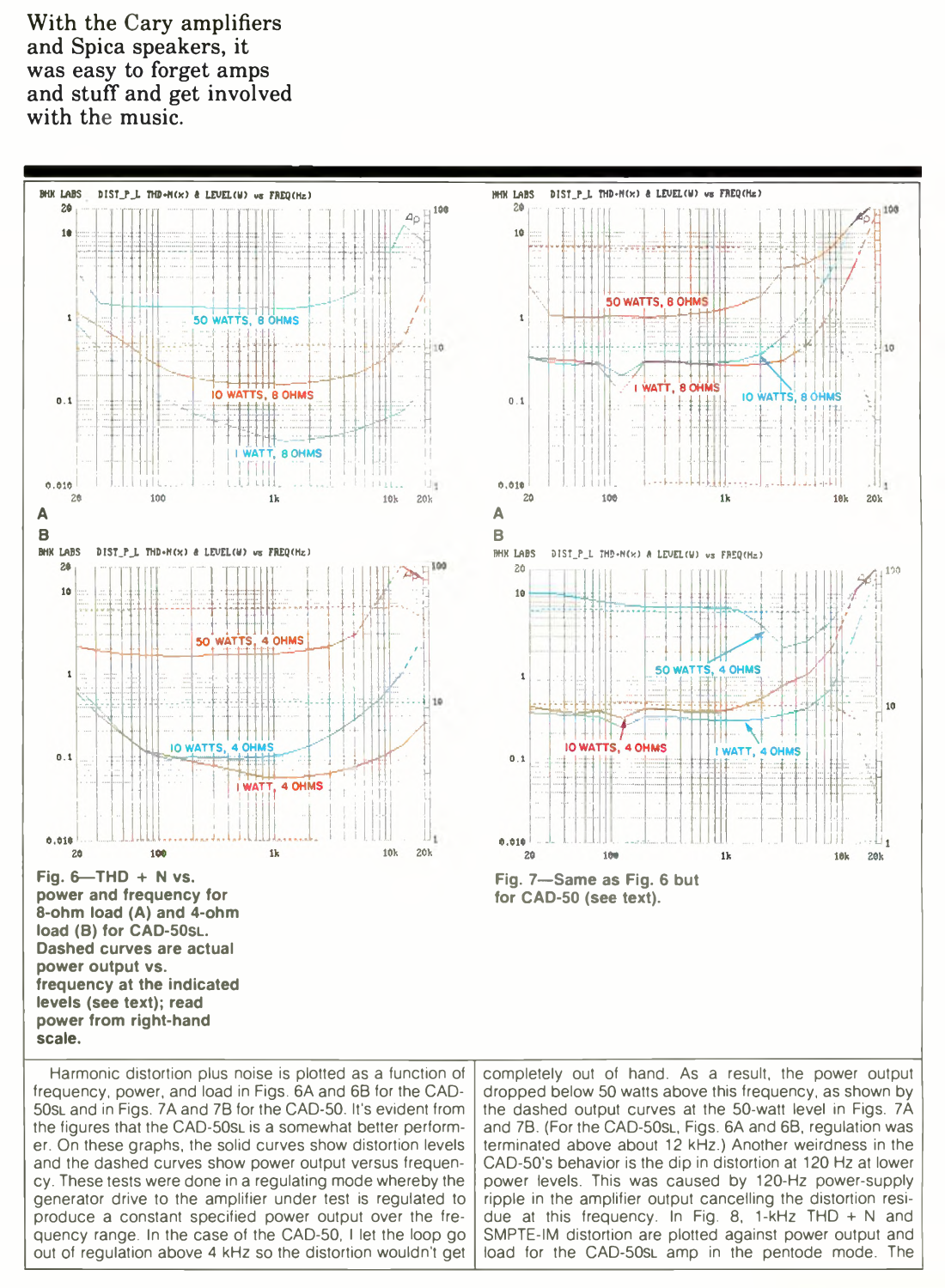The amps sounded more refined and sweet in triode mode, but in pentode mode they were livelier.

Pnk LABS IMSTUSPO SMPTE(x) wz -wasurad LEUEL(W)



**Fig. 8—THD + N and SMPTE-IM distortion for CAD-50SL into 4- and 8-ohm loads.**



**Fig. 9— Output and distortion residue at 10 watts out from CAD-50SL into 4 ohms. Distortion levels were 0.61% in pentode mode (upper residue trace) and 1.6% in triode mode (lower residue trace).**



**Fig. 10—Same as Fig. 9 but for 8 ohms. Residue was 0.17% in pentode mode (upper trace) and 0.66% in triode mode (lower trace).**

wiggles in the 8-ohm IM distortion curve below 1 watt are artifacts of the way my Audio Precision test gear was set and are not really variations in distortion.

The CAD-50sL's distortion residues for a 1-kHz signal at 10 watts output in pentode and triode operation are shown in Fig. 9 for 4-ohm loading and in Fig. 10 for 8 ohms. In each figure, the top distortion-residue trace is for pentode operation and the bottom trace is for the triode mode. The distortion residue for pentode operation into 4 ohms (top trace, Fig. 9) is typical of pentode operation at significant fractions of maximum power and shows an aberration near the signal peaks that produces higher order odd harmonics. When the amp is triode-connected and driving 4 ohms, there is more distortion but it's simpler in nature. The 20-watt level (not shown) was just about at clipping in the triode mode. In Fig. 10, it can be seen that the distortion in both modes is lower in amount when 8-ohm loading is used, and both modes produce dominant third harmonic. Incidentally, these distortion traces show excellent even-harmonic distortion cancellation, a measure of push-pull balance, as all the distortion residues are symmetric about the horizontal zero-distortion time axis.

Output noise measurements for the CAD-50 and CAD-50sL are enumerated in Table I. Some 120-Hz power-supply ripple in the output is the main contributor to the rather high numbers for the CAD-50. This could easily be audible with a high-efficiency woofer system. I don't know why the CAD-50 amps had this 120-Hz ripple in the output, but since the circuits are nominally the same as in the CAD-50sL units, it may be some effect of using a toroidal output transformer. Noise levels for the CAD-50SI are more in line with what they should be.

Data for dynamic and clipping headroom for each unit set in the pentode mode are enumerated in Table II. For some reason, the CAD-50 is a bit weaker than the CAD-50sL, especially when loaded with 4 ohms. All considered, best performance from these amps is likely to come from using speakers with a nominal impedance of 6 to 8 ohms.

Some miscellaneous data and information: Plate current when the meter needle is centered on the red square, indicating correct setting, is about 65 mA. At idle,  $B +$  is about 465 V, and a.c. line draw is about 1 ampere.

To summarize all measurements, good points include excellent push-pull balance, generally low magnitude and low order of distortion products at listening levels with the CAD-50sl, and a relatively constant output impedance over a wide frequency range. Not-so-good points would be the amps' inability to deliver their rated 50 watts at reasonable distortion, excessive ringing and high-frequency peaking in the CAD-50sl, and a very high output impedance that produced damping factors on the order of 1 to 2.

On to what they sound like—which is the real proof of the pudding.

#### **Use and Listening Tests**

Signal sources used to evaluate the Cary Audio tube amps were an Oracle turntable fitted with a Well Tempered arm and a Spectral Audio MCR-1 Select cartridge, a Magnavox CDB-560 CD player feeding into a Wadia 2000 decoding computer, a Nakamichi 250 cassette deck, and a